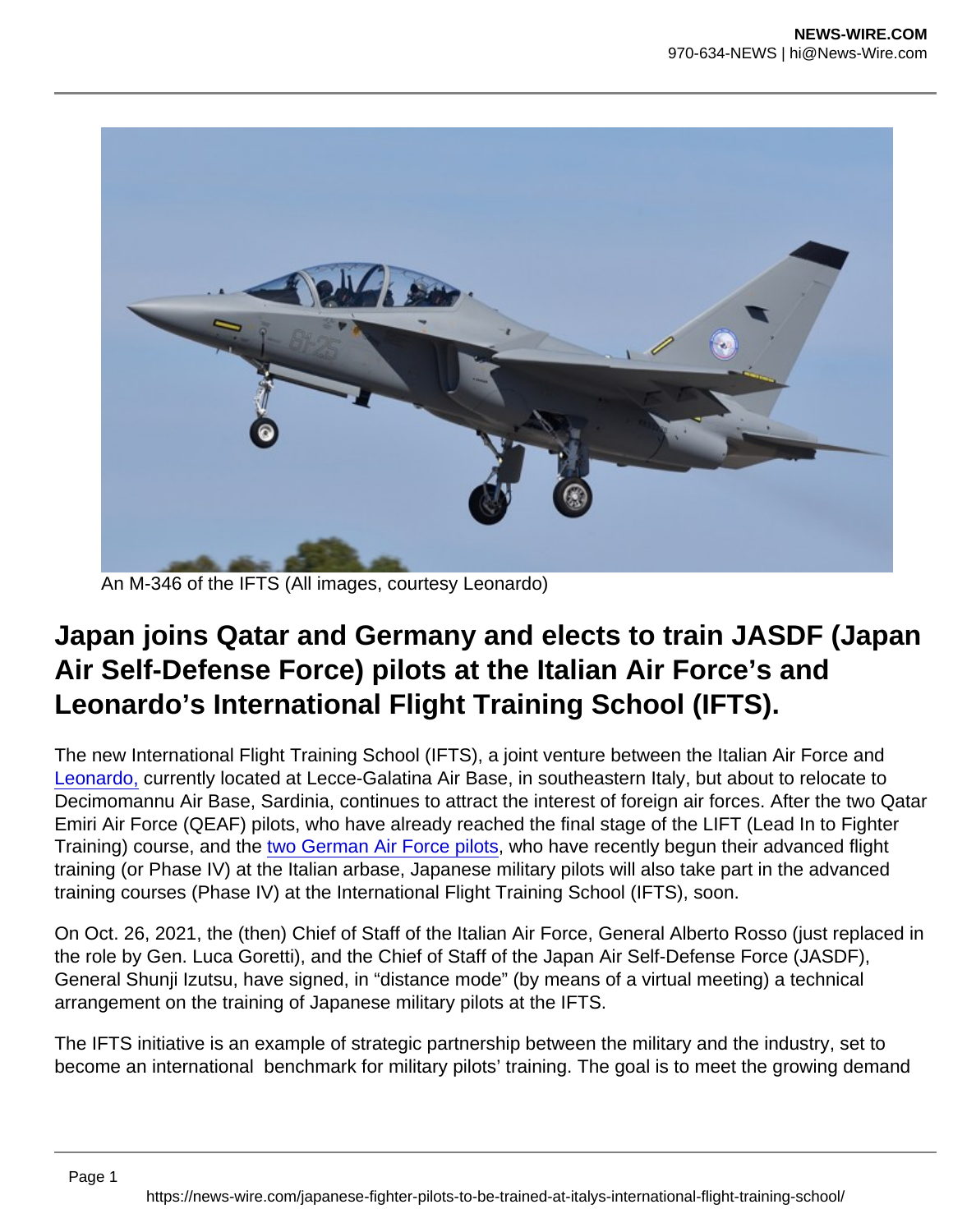for training by partner nations who are not equipped with "domestic" solutions to prepare their pilots for their most advanced aircraft. In particular, JASDF is equipped with the F-35A Lightning II and needed an advanced training program to prepare its pilots to the 5th generation.

To that respect, an advanced trainer like the M-346 Master that equips the IFTS can play a crucial role. The Master is, if not the most, one of the most advanced jet trainers around, offering all those features required to prepare future combat pilots for +4th and 5th gen. fighters: a high thrust-to-weight ratio, supersonic speed at high altitude, and a maneuverability similar to those of the leading combat aircraft. It is equipped with a HUD (Head Up Display), HOTAS (Hands On Throttle And Stick), VCI (Vocal Control Inputs), and a [Helmet Mounted Display](https://theaviationist.com/2013/09/03/m-346-polaf/) system built around a lightweight HGU-55P helmet, with a night module that can to be fitted to the standard NVG eyepiece kit that works by overlaying the HMD symbology to that of the NVG imagery.

Moreover, IFTS combines the knowledge and tradition of the Italian Air Force with the expertise and leadership in training platforms of Leonardo to offer both Italian and foreign pilots, Phase IV or Lead-In to Fighter Training (LIFT) using 22 [M-346 Master](https://theaviationist.com/2015/04/27/we-flew-the-itaf-m-346/) aircraft (18 belonging to the Italian Air Force and four by Leonardo) and its GBTS (Ground-Based Training System) as well as the advanced full-mission simulator jointly developed by Leonardo and CAE. Training at IFTS is delivered by a mixed team of active-duty Italian Air Force instructors from the 61° Stormo (Wing) – the Italian Air Force Flight School – and highly experienced international former military pilots.

## [An IFTS M-346 in a hangar at Lecce-Galatina Air Base.](https://i1.wp.com/theaviationist.com/wp-content/uploads/2021/10/M-346-IFTS-hangar.jpg?ssl=1)

Interestingly as part of the newly signed arrangement between Italy and Japan for the use of [IFTS](https://www.leonardocompany.com/en/products/ifts-international-flight-training-school) services, JASDF instructor pilots could join the school in the next years, to work side-by-side with the Italian IPs so as to improve the sharing of experiences and standardization of procedures among operators of the same types.

"Today is an important and historical date" said Gen. Alberto Rosso, before signing the document. "I am proud and honoured to be able to sign this agreement, which will outline for both countries the track for growing together, for sharing professional skills, allowing our staff to work in close contact, synergy and friendship. This is another important step in the collaboration between our Air Forces: we are already cooperating with great success in many areas, for example having common platforms such as the [F-35](https://theaviationist.com/2017/06/05/the-first-japanese-built-f-35a-unveiled-at-nagoya-production-facility-in-japan/) aircraft and the [KC-767](https://theaviationist.com/2021/04/19/force-multiplier-we-refuel-f-35s-tornado-typhoons-and-another-kc-767-during-mission-with-italian-air-force-tanker/) tanker. […] The distance that separates us today is geographical only, but our countries are close, joined in harmony on many themes and historically connected. We remember, for example, the ["Rome – Tokyo flight"](https://theaviationist.com/2020/02/18/italian-air-force-special-colored-s-208ms-celebrate-100th-anniversary-of-historic-first-rome-tokyo-flight/) of the pioneer [Arturo Ferrarin,](https://theaviationist.com/2020/06/01/new-special-colored-f-104-unveiled-for-the-100th-anniversary-of-the-historic-first-rome-tokyo-flight/) which we celebrated last week in his hometown of Thiene (North Italy): a historic undertaking and also a powerful symbol of the strong and lasting bond that joins our two countries."

Chief of Staff of the Japan Air Self-Defense Force (JASDF), General Shunji Izutsu, commented: "Signing today the technical arrangement, I deeply appreciate your and your staff's extensive support and cooperation. I believe that this is a significant step to deepen defense cooperation and exchanges between the Koku-Jieitai (Japan Air Self-Defense Force) and Italian Air Force. This is one of your great